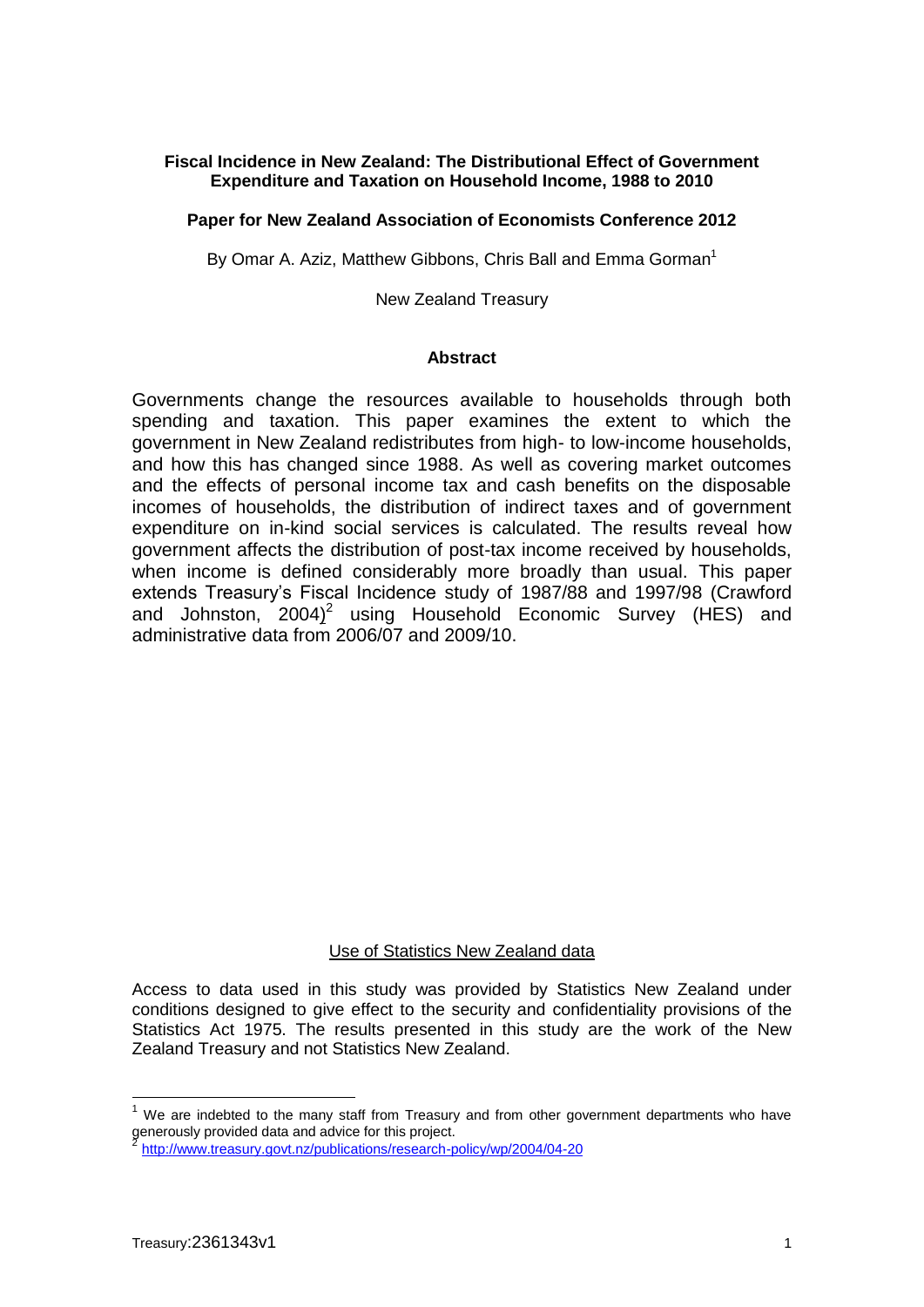### **Introduction**

Governments change the resources available to households through both spending and taxation. This paper examines the extent to which the government redistributes from high to low-income households, and how this has changed since 1988. As well as covering market outcomes and the effects of personal income tax and cash benefits on the disposable incomes of households, the distribution of indirect taxes and of government expenditure on in-kind social services is calculated. The results reveal how government affects the distribution of post-tax income received by households, when income is defined considerably more broadly than usual. This paper extends Treasury's previous fiscal incidence study of 1988 and 1998 using 2007 and 2010 data. 3

The next section defines the three concepts of income discussed in this paper. Some of the main demographic, economic, and policy changes that have affected household incomes and government expenditure since 1988 are then summarised. The data and methods are then outlined. The focus then switches to the distribution of different types of household income and the incidence of government expenditure and taxation. The final section calculates the net fiscal impact of government expenditure, and the redistributive effects of this expenditure on the Gini coefficient.

### **Three concepts of income**

Figure 1 outlines the three concepts of household income included in fiscal incidence studies. *Market income* is income from wages and salaries, investments, selfemployment, and from other forms of taxable income earned by private means. *Disposable income* is market income plus cash benefits, housing subsidies, and pensions, but less income tax payments. However, studies of market and disposable income exclude the important distributive effects of in-kind provision of government services and the effects of indirect taxes. Fiscal incidence studies therefore investigate the distribution of *final income*.

*Final income* is disposable income plus the cost of subsidised or free health and education services, but less indirect tax payments (Harding, Lloyd, & Warren, 2006, p. 178). By including a higher proportion of government expenditure and taxation than disposable income, fiscal incidence studies provide a broader and more comprehensive picture of the economic situation of households and of a society's resource distribution. Usually about 60-70% of government expenditure and taxation are included, with company tax and many types of government expenditure being excluded (Australian Bureau of Statistics, 2007; Barnard, 2009).

Because of the information provided on the distributional impact of government spending and taxation, statistics agencies in Britain and Australia conduct regular fiscal incidence studies. Increasingly governments are also using the results when making taxation and spending decisions.

 3 Access to data used in this study was provided by Statistics New Zealand under conditions designed to give effect to the security and confidentiality provisions of the Statistics Act 1975. Results presented in this study are the work of staff at the New Zealand Treasury and not Statistics New Zealand. The views, opinions, findings and conclusions of this paper are strictly those of the authors and do not necessarily reflect the views of the New Zealand Treasury.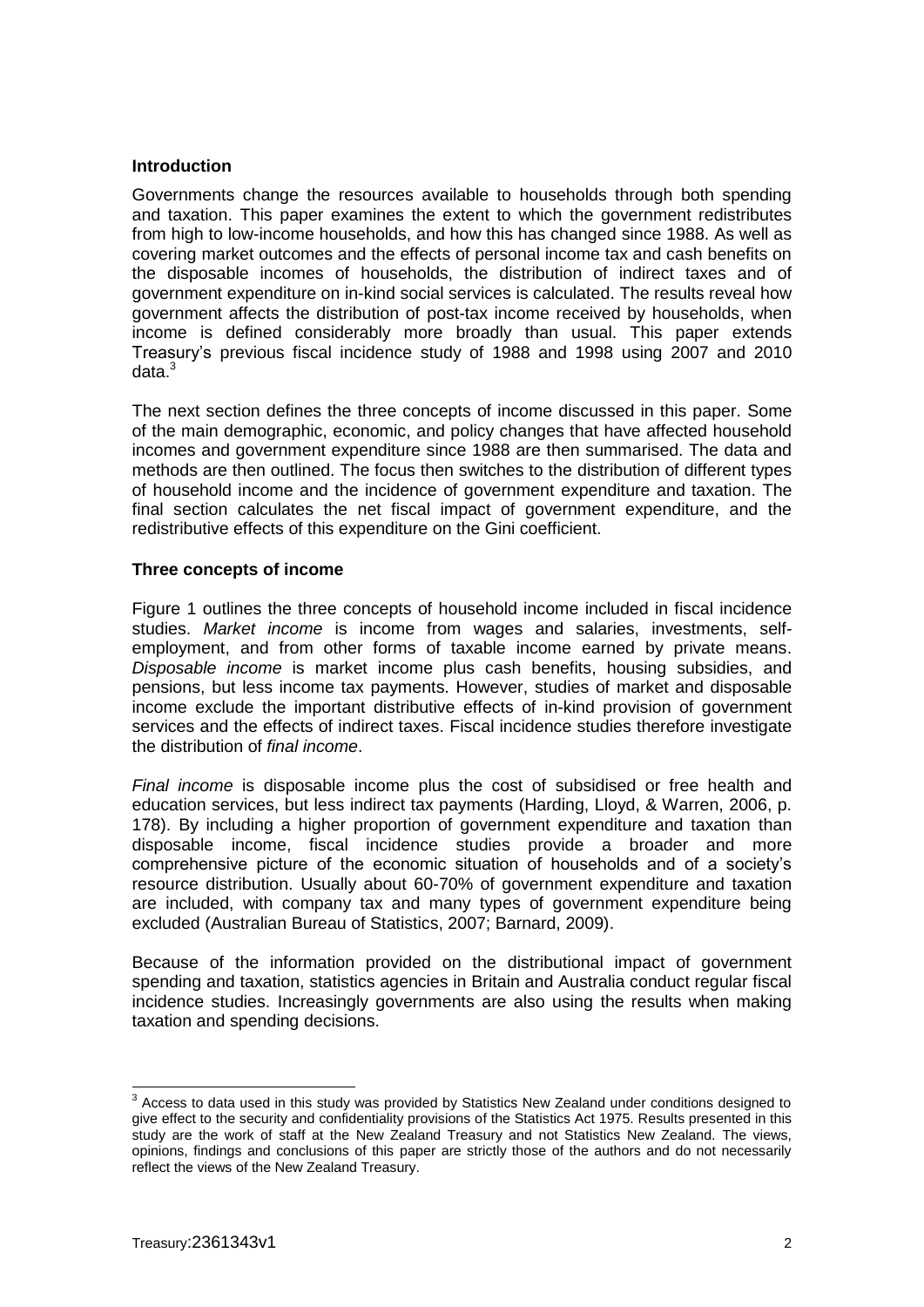

# **Figure 1: Three definitions of household income**

Fiscal incidence was first quantified in New Zealand during the 1980s (Department of Statistics, 1990; Snively, 1986). In a Treasury study, Crawford and Johnston found that for all income deciles the real final incomes of households were, on average, at least the same in 1998 as in 1988, and in most cases had increased. Government intervention, through taxes, cash benefits, and social services, had maintained the incomes of households in less well-off deciles over a period when market incomes had become less equal (Crawford & Johnston, 2004, p. 30). Because no studies of fiscal incidence in New Zealand using survey data have occurred since, there is no up to date information on final income distribution.

Changes in the fiscal incidence of government expenditure can occur for a number of reasons, including policy and demographic reasons. The next section outlines some of these reasons.

### **Changes in New Zealand's economy, population structure and government policies**

Fiscal incidence research in New Zealand has taken place against a background of changes in the economy, labour market, population structure, technology, people's expectations, and government policies. For instance, changes in the rate of unemployment and benefit receipt have affected income distribution and government expenditure. The number of people receiving the unemployment benefit was 87,000 in 1988; grew to 158,000 in 1998, following a period of economic restructuring; fell to 39,000 in 2007 after a period of sustained economic growth; but increased to 76,000 in 2010 because of an economic downturn (Ministry of Social Development, 2011, pp. 13- 14). The number of people receiving sickness, invalids, and the domestic purposes benefit has increased. Nevertheless, the proportion of New Zealanders receiving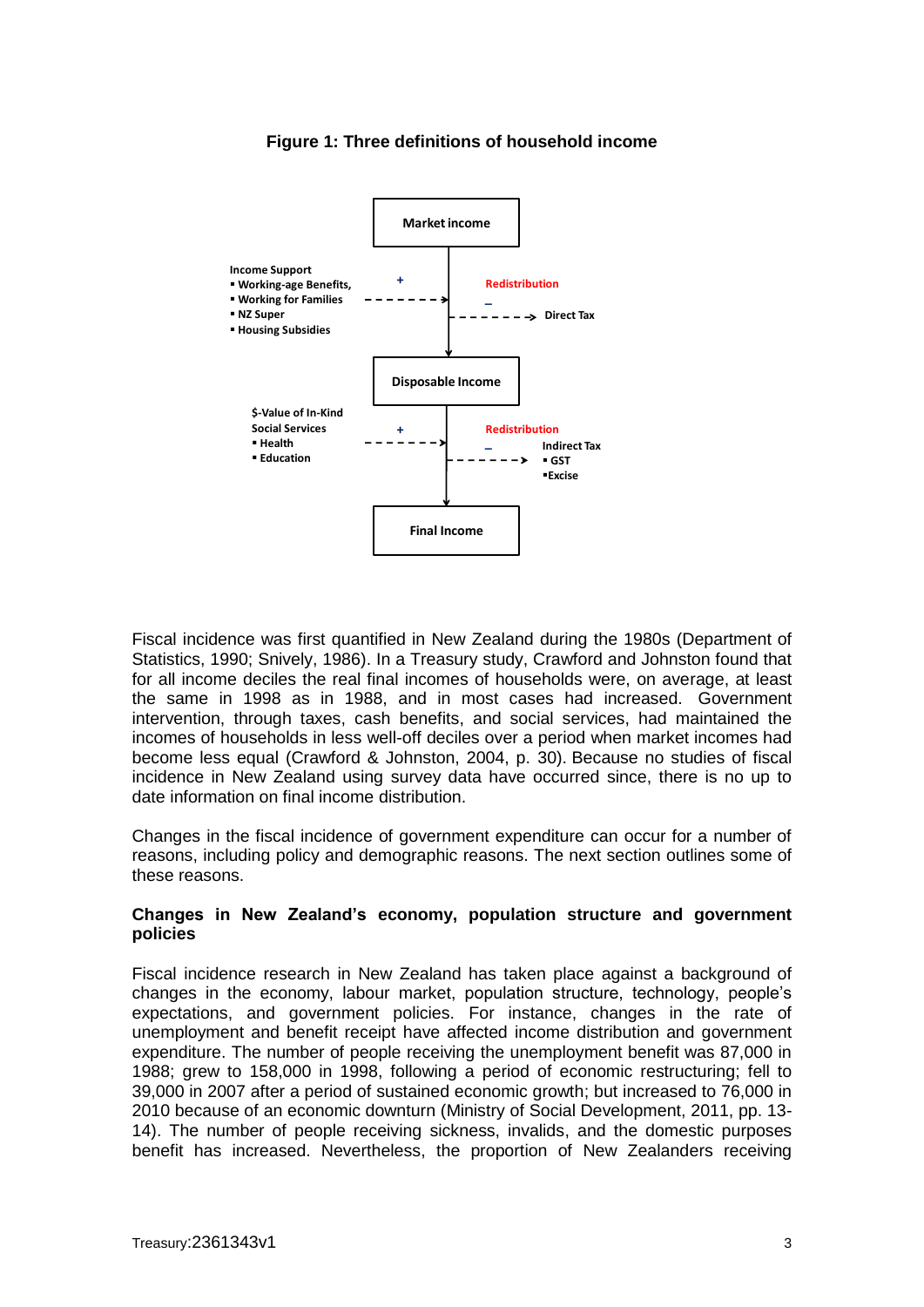working age benefits was lower in 2010 than during the high plateau that occurred between about 1990 and 2000 (Welfare Working Group, 2011, p. 43).

Market and disposable income, and to a lesser extent consumption of market goods, are less equally distributed in New Zealand than in the mid 1980s (Perry, 2011, p. 167; Stillman, Le, Gibson, Hyslop, & Mare, 2011, p. 6). An increase in income inequality has occurred in almost all developed countries since the 1980s. However, lower unemployment and greater targeting of income transfers and income tax have sometimes stabilised or reversed this trend in some countries (OECD, 2008, pp. 27- 34).

Partly because of greater demand for skilled workers, the percentage of New Zealand's population aged 15 and over who were participating in some form of tertiary education more than doubled between 1988 and 2010. Participating in further education temporarily depresses people's income, but usually has a long-term payoff for them. Similarly, usage of early childhood education services has grown, with this reflecting greater participation by women with young children in the workforce, the wider availability of services, and changed attitudes towards these services (May, 2009).

The New Zealand population has been gradually ageing, with the proportion of people aged over 65 growing from 10.7% of the population in 1988 to 13.0% in 2010 (Statistics New Zealand, 2010a). An ageing population can increase demand for health services, although increased expectations of service coverage, more conditions being treated, higher prices, and improved technology have been more important drivers of health spending (Byrant, Teasdale, Tobias, Cheung, & McHugh, 2004, pp. 27-28)

The priorities of political parties and governments can change over time, and policy makers can respond to demographic and economic changes by modifying policy settings. For instance, during the 1980s housing expenditure became more targeted towards lower income deciles, and this continued during the 1990s. New Zealand Superannuation was income tested between 1986 and 1998 (Preston, 2008, pp. 16- 19). During the early 1990s, core benefit levels were reduced and the universal Family Benefit abolished. In addition, during the 1990s the age of eligibility for New Zealand Superannuation was gradually increased to 65 (Boston, 1999, pp. 9, 13-15).

# **Data and methods**

Data from the Household Economic Survey (HES) provide comprehensive survey information about income and expenditure by New Zealand's normally resident population living in private dwellings. The HES surveys several thousand households, and asks respondents to report their income over the previous 12 months.<sup>4</sup> Sharing of resources by household members and economies of scale in household consumption are assumed. Normally a household is all people living in a single residence, irrespective of whether or not they are related, who share consumption of food or some household expenses. A household does not include adults who are living in another city while at university (Statistics New Zealand, 2010b, pp. 12, 13, 16).

There has been a gradual increase in the proportion of single person, couple with no children, solo parent, and multi-family household types (Table 1). In contrast, the proportion of households with children has fallen. Table 1 indicates, however, that multi-family households, such as flatmates, remain relatively uncommon. Only 6.5% of

1

<sup>&</sup>lt;sup>4</sup> The full HES, which includes expenditure, is currently conducted triennially.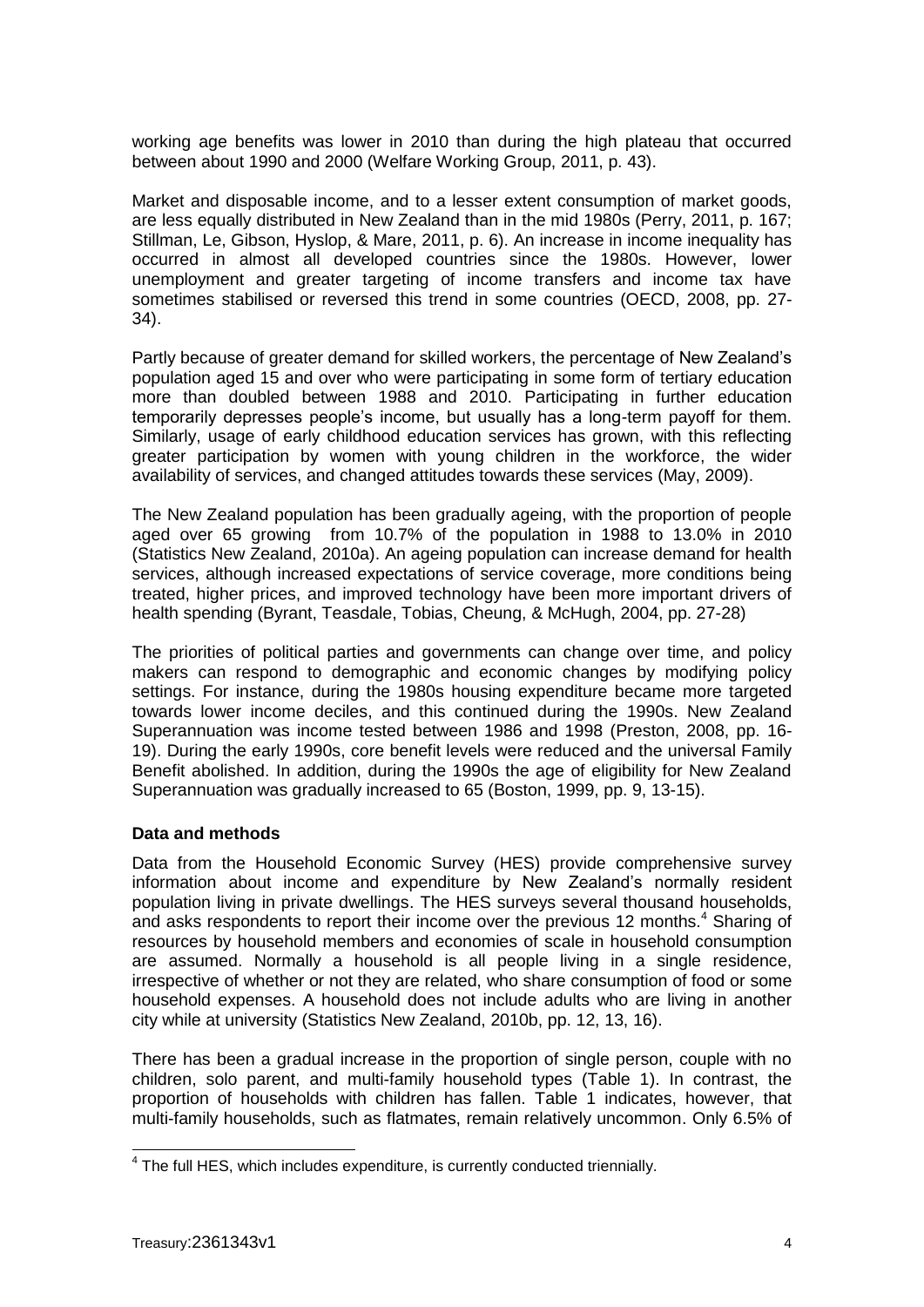households in 2010 were people who were flatting. Average household sizes have slightly declined from 2.8 people in 1988 to 2.6 in 2010.

| Table 1: Percentage of households in each household type |       |       |       |       |  |
|----------------------------------------------------------|-------|-------|-------|-------|--|
| <b>Household type</b>                                    | 1988  | 1998  | 2007  | 2010  |  |
| Single                                                   | 20.6% | 21.9% | 22.6% | 22.6% |  |
| Couple no children                                       | 24.4% | 25.8% | 25.8% | 26.3% |  |
| Couple with children                                     | 36.1% | 31.4% | 27.9% | 28.4% |  |
| Solo parents                                             | 7.8%  | 8.1%  | 9.5%  | 10.1% |  |
| Other family types*                                      | 6%    | 8.4%  | 7.3%  | 6.1%  |  |
| Multi-family households**                                | 5.2%  | 4.2%  | 6.9%  | 6.5%  |  |
|                                                          |       |       |       |       |  |

\*Other family types include one-family households where 'other' related and unrelated people are present.

\*\*Multi-family households include two or three family households and any other multi-person households (e.g. flatmates).

Source: Statistics New Zealand Household Expenditure Survey and administrative data. Calculations by the Treasury.

Treasury's micro-simulation model, Taxwell, uses HES data to calculate how income taxes and cash benefits affect household income. Market and disposable income is equivalised to allow for the tendency for household expenses to grow with household size, but also for households to benefit from economies of scale. Households were placed into income deciles according to their equivalised household income, with decile one being the lowest income decile and decile ten the highest.

To maintain comparability with Treasury's previous research, this study used a square root equivalisation scale. This gives a higher weight to children and to household economies of scale than were implicit in how New Zealand's income tax and cash transfers system modified market outcomes between 1995 and 2001. In other words, New Zealand's income tax and benefits system has made less allowance for children and for larger households than the equivalence scale used (Creedy & Sleeman, 2005, p. 69). Although household averages are shown, individuals are ranked by equivalised disposable income and then collected into 10 equal sized groups of households.

Weighting HES data ensures the sample data accurately match key characteristics of New Zealand's normally resident population. Examples of the characteristics used in the weighting are age, sex, ethnicity, household composition, home ownership, and benefit status. However, the weighted HES data provided by Statistics New Zealand is reweighted for use with Taxwell to ensure that the HES sample is representative of New Zealand's population, and particularly the beneficiary population, to ensure accurate understanding of the distribution of taxes and benefits expenditure.

Table 2 summarises how this study attributed government spending to households, and calculated the incidence on households of direct and indirect taxes. The 'cost of service' approach taken assumes that the value delivered to a household equals the cost of providing the service. The *social insurance* approach taken for health attributes expenditure based on demographic data in the Ministry of Health's population based funding formula for health boards.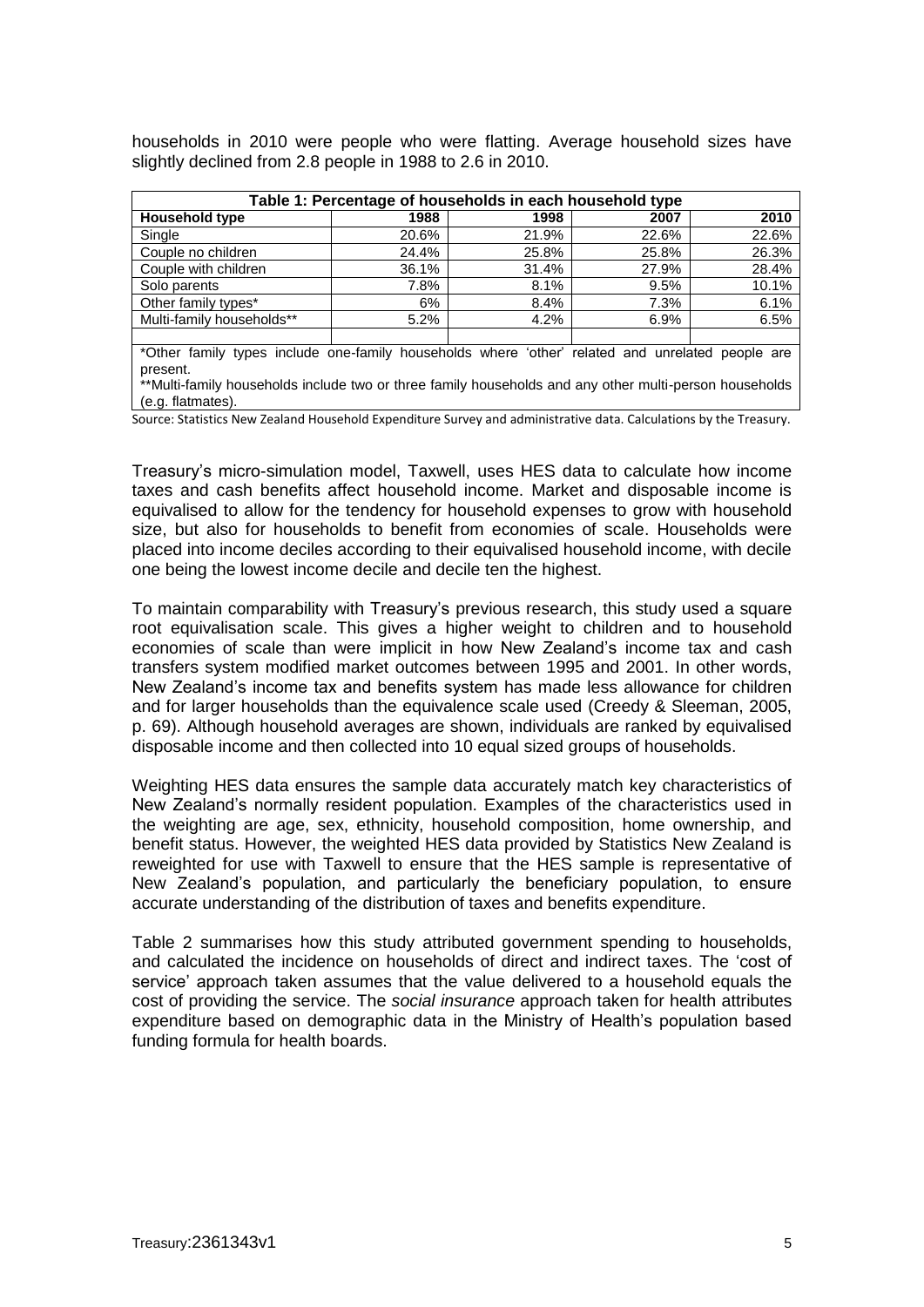| and attribution methods                     |                                                                                                                                                                                                                                                                                                                   |  |  |  |
|---------------------------------------------|-------------------------------------------------------------------------------------------------------------------------------------------------------------------------------------------------------------------------------------------------------------------------------------------------------------------|--|--|--|
| Government revenue and<br>expenditure areas | <b>Attribution method</b>                                                                                                                                                                                                                                                                                         |  |  |  |
| Personal income tax                         | HES surveys people on their income and Taxwell models tax<br>payments                                                                                                                                                                                                                                             |  |  |  |
| Goods and Services tax                      | HES survey data on consumption                                                                                                                                                                                                                                                                                    |  |  |  |
| Alcohol, tobacco and fuel excise<br>duty    | HES respondents who reported consuming these products were<br>attributed the average amount of excise duty                                                                                                                                                                                                        |  |  |  |
| Pensions and benefits                       | Taxwell models New Zealand Superannuation and six core<br>income support benefits using HES data. Other income support<br>transfers were also attributed                                                                                                                                                          |  |  |  |
| Income Related Rents                        | HES and HNZC data on household characteristics, income, and<br>region                                                                                                                                                                                                                                             |  |  |  |
| Education expenditure                       | HES data on use of early childhood and tertiary education<br>services. Compulsory education expenditure was largely<br>attributed to those age-eligible. Self-reports were used for<br>income from Student Allowances. Those who reported receiving<br>an allowance were attributed lower student loan write-offs |  |  |  |
| Health expenditure                          | Ministry of Health data on its funding of health boards according<br>to the age, gender, ethnicity, and deprivation index of their<br>population                                                                                                                                                                  |  |  |  |

**Table 2: Government revenue and expenditure included in fiscal incidence research**

Approximately 70% of Core Crown tax revenue and 67% of Core Crown expenses in 2010 were included. Both percentages were slightly higher than in 2007, but comparable to the previous fiscal incidence study (Crawford & Johnston, 2004, p. 10) and to recent fiscal incidence studies in Australia and Britain. Some expenditure is excluded because there is no clear theoretical basis for allocating government spending on public goods such as defence, law and order, and the environment. Since their incidence is unclear, corporate taxes are also usually excluded from fiscal incidence studies (Harding, Warren, & Lloyd, 2006, p. 5).

The decile one results need to be cautiously interpreted because, as in many other countries, reported income is "not a reliable indicator" of their material living standards. This is because some households report implausibly low incomes or expenditure well above their income (Perry, 2011, p. 22). Besides measurement problems, because people's incomes frequently fluctuate from year to year households sometimes draw on savings or borrow to smooth their consumption over time (Stillman, et al., 2011, p. 3)

# **Market income**

The market income results (Figure 2) are the first stage in analysing household income. Average real household market income was \$64,400 in 2010, compared to \$52,700 in 1988. Because of losses from self-employment, some households in the bottom decile have negative income. Between 1988 and 2007, the market incomes of deciles one to five were broadly static in absolute terms. However, there were substantial increases in market income for higher income deciles and for decile 10 in particular. Between 2007 and 2010, market incomes for deciles seven to nine were largely unchanged. In contrast, decile 10 (down \$19,000 or 9%) experienced a substantial decline in income. This was mainly due to lower self-employment earnings, probably resulting from the economic downturn and the associated Global Financial Crisis. The decline in market incomes for the top income decile in 2010 appears to have reversed a shift towards greater market income inequality in New Zealand. In 2010, the top income decile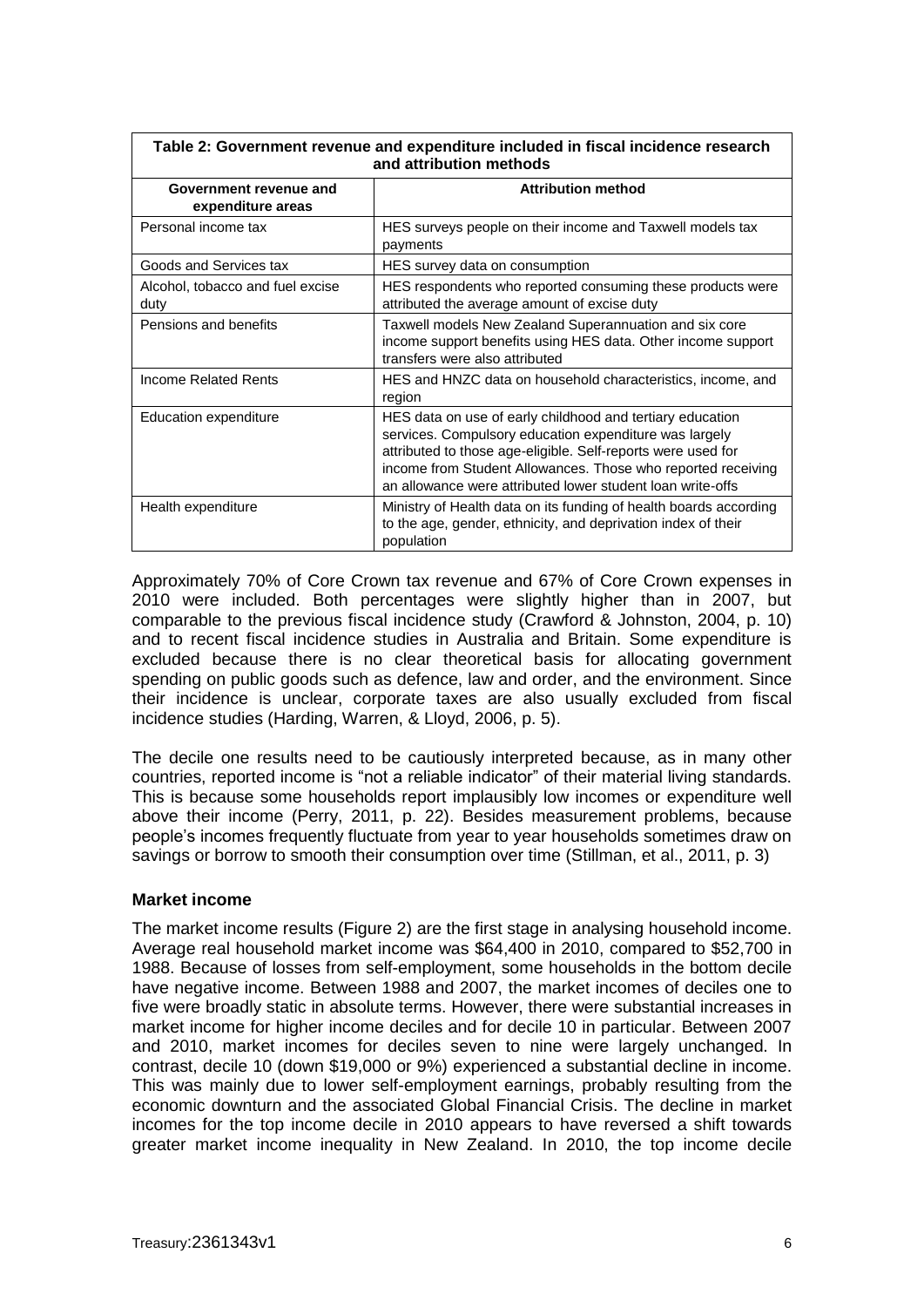received 30% of market income compared to 27% in 1988, 33% in 1998 and 32% in 2007.



#### **Income support expenditure**

Income support expenditure includes New Zealand Superannuation, income replacement benefits for working age people, family assistance, housing subsidies, and some additional assistance. Average per household income support expenditure showed little change between 1988 and 2007 (Figure 3), before slightly increasing to \$11,700 in 2010. However, between 1988 and 1998 households in deciles one to five received higher income support expenditure, while absolute expenditure on deciles six to ten fell. Key factors included superannuation expenditure falling, but becoming more redistributive; greater targeting of housing assistance; and increased numbers of people on some means-tested income replacement benefits. The lowest household income decile has consistently received lower income support payments than deciles two and three, and this difference has considerably increased since 1998. However, the lowest income decile often receive student allowances (which are counted here as education expenditure), or untaxed incomes (which have also been excluded), or under-declare their incomes.



Because of the value of New Zealand Superannuation, in 2007 and 2010 no superannuitant couples or superannuitants living alone who received their full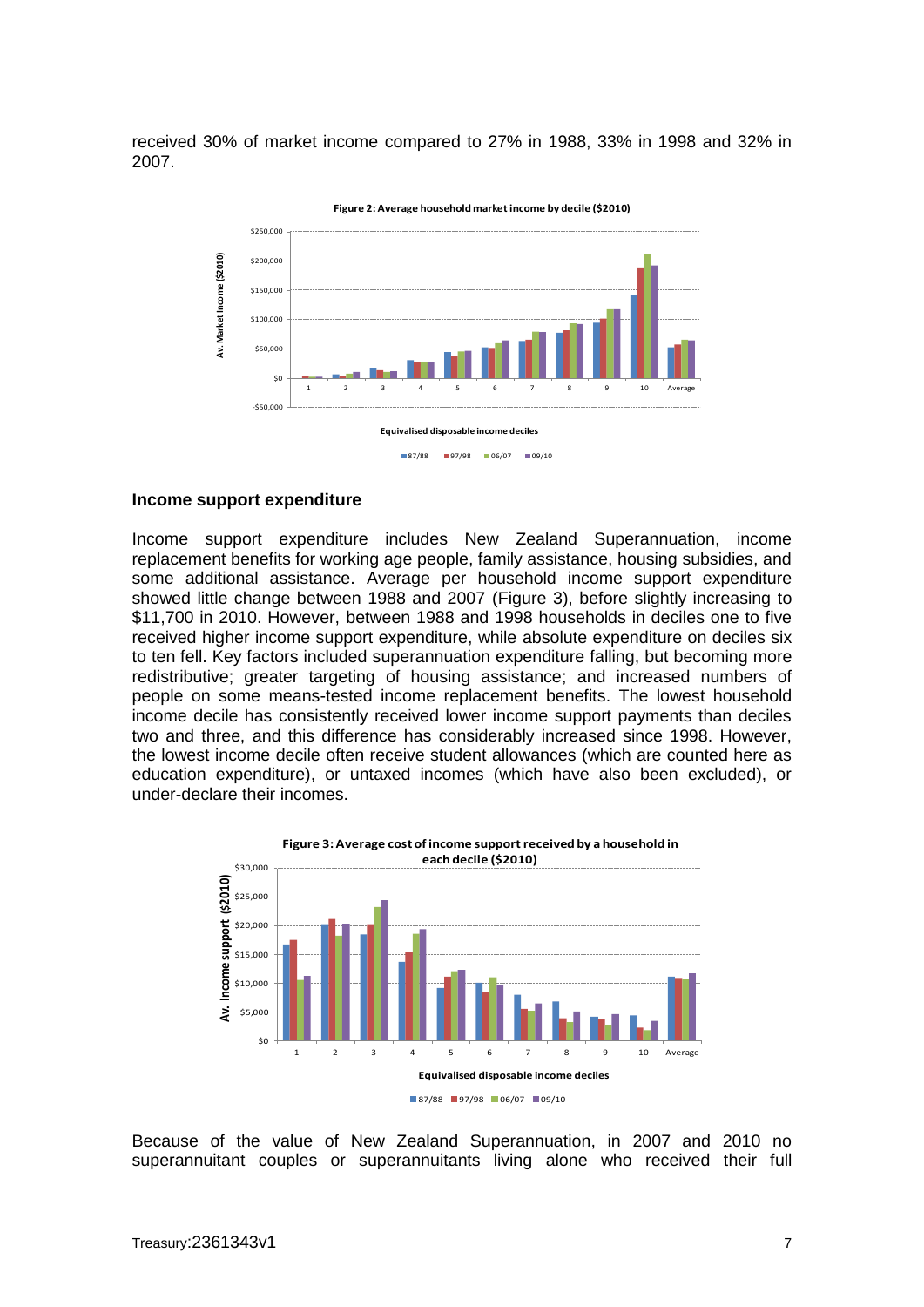entitlement should normally be in decile one. The relative economic position of superannuitants improved between 2007 and 2010 (Figure 4), with indexing arrangements, tax cuts, increased labour market earnings, and the economic downturn resulting in more superannuitants being in higher income deciles. Unlike in 1988 or 1998 there was no means-testing of superannuation in 2007 and 2010; although the age of eligibility was 65 compared to 60 in 1988, and about 63 in 1998. In 2010, 66% of New Zealand Superannuation went to households in the bottom five deciles, compared to 76% in 2007. In contrast, in both 2007 and 2010, 82% of expenditure on income replacement benefits went to people in households in deciles one to five. Working for Families, and increases to these tax credits, have also primarily benefitted lower income deciles, with 89% of this expenditure going to decile one to five households in 2010. The movement of superannuitants into higher income deciles in 2010 has slightly eroded the greater targeting that was evident in 1998, with the bottom five deciles receiving 70% of total income support expenditure in 1988, 78% in 1998, 77% in 2007, and 75% in 2010.





#### **Income taxation**

Market income and many forms of income support are subject to income tax. Income tax rates fell and tax thresholds increased during the late 1980s and the 1990s. These income tax reductions, together with the static market incomes of deciles one to six, resulted in the average amount of income tax paid by deciles one to nine falling between 1988 and 1998 (Figure 5). However, the substantial increase in the market income of decile 10 resulted in this decile paying more income tax. The increase in the top marginal tax rate from 33% to 39%, which came into effect in 2000, together with subsequent economic growth and fiscal drag, contributed to some higher income deciles paying more income tax in 2007 than in 1998.

There were reductions in income tax thresholds from October 2008, followed in April 2009 by a decrease in the top marginal tax rate from 39% to 38%, an increase in the second band threshold, and the introduction of the independent earner tax credit. These income tax changes and the economic downturn reduced per household income tax payments between 2007 and 2010, particularly for the top income decile. Although the results precede the October 2010 reductions in income tax, the average amount of income tax paid per household was \$15,600 in 2010, compared to \$17,600 in 1988. The top income decile paid 34% of income tax in 2010, compared to 29% in 1988.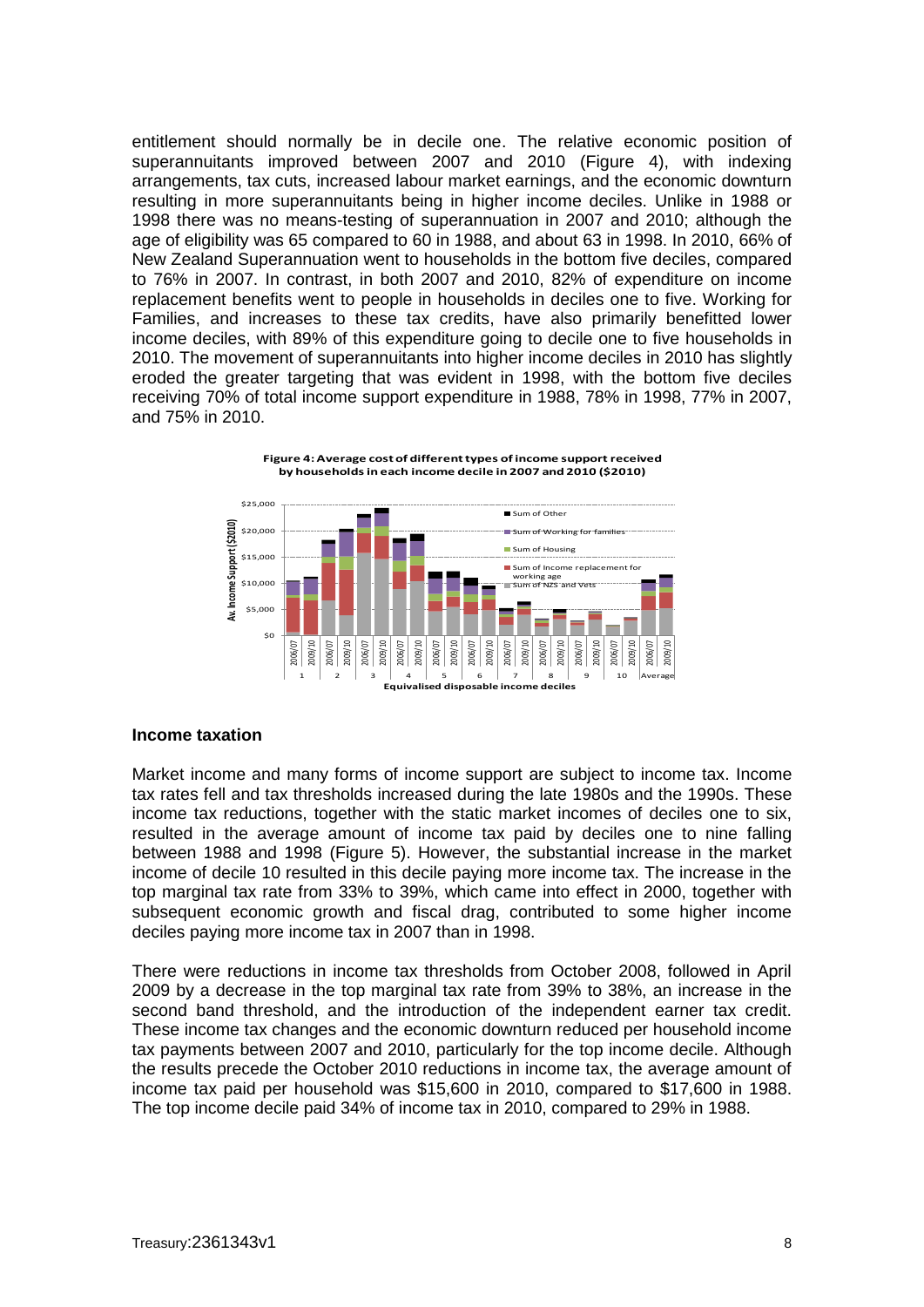

#### **Disposable income**

Disposable income is market income plus income support, less direct tax payments. Because of the redistributive effects of income support expenditure and direct taxes, disposable income is more equally distributed than market income. Average disposable household income in New Zealand has increased over time and was \$60,500 in 2010 (Figure 6). Although the biggest increases have been for the top decile, all deciles except decile one had higher disposable incomes in 2010 than in both 1988 and 1998. Between 2007 and 2010, the average disposable household income of deciles one to nine increased because of income tax cuts and higher income support expenditure. The decline in the average disposable income of the top income decile between 2007 and 2010 reflected the substantial decline in market income received by this decile.



Most studies of household income cover only market and disposable income. However, this paper now goes beyond these measures to study the distribution of health and education expenditure, and the incidence of indirect taxation.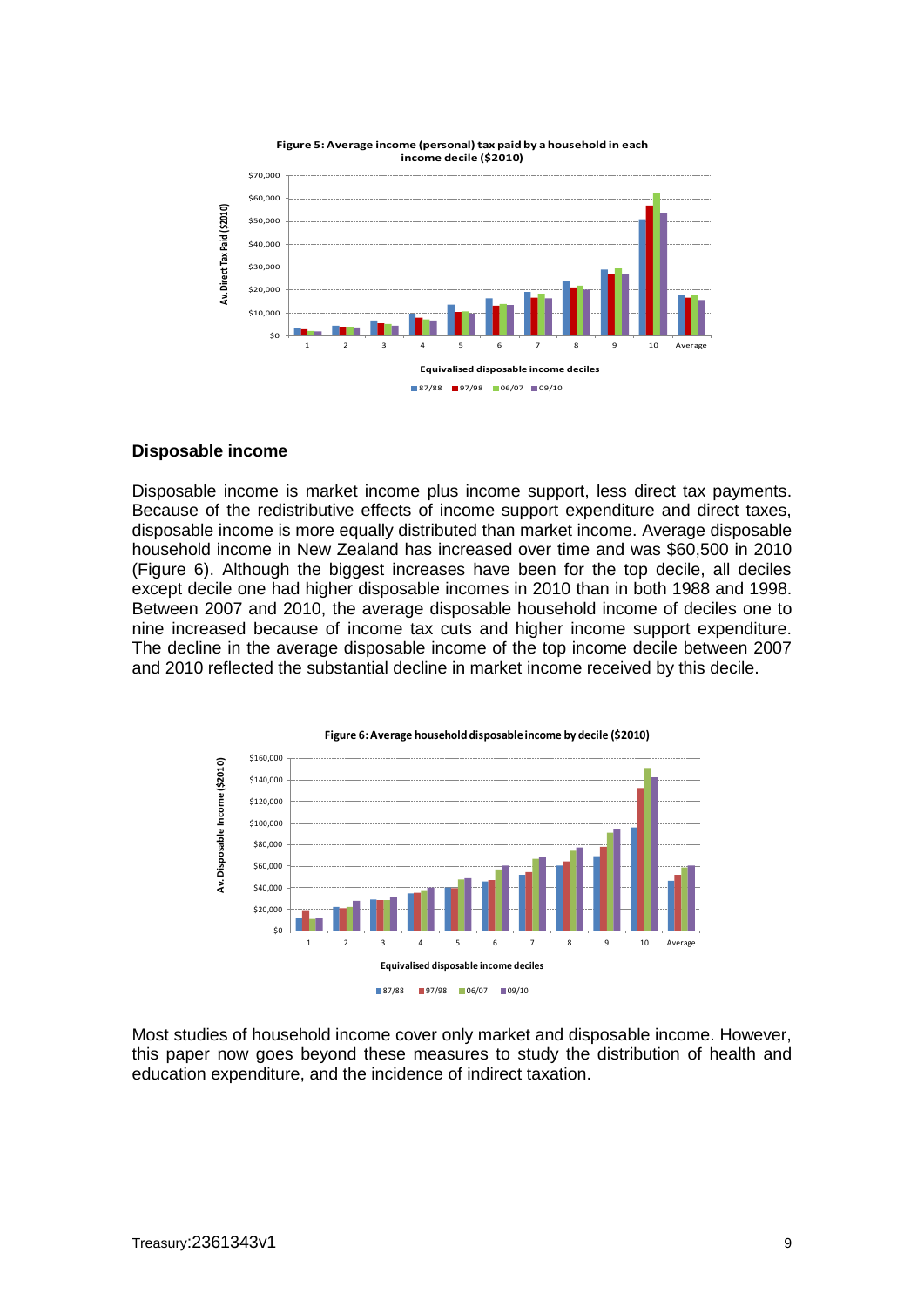#### **Health expenditure**

Health expenditure is attributed using the Ministry of Health's population based funding formula, which is primarily based on age, but also includes gender, ethnicity and socioeconomic status. This attribution assumes people benefit from having the right to use services, irrespective of whether they actually need to access them. Because health funding is highest for older age groups, the distribution of households containing superannuitants heavily influences the distribution of health expenditure. In 1988 and 1998, superannuitants were primarily in deciles two and three, but in 2007 and 2010 the biggest concentrations were in deciles three and four. Health expenditure has consistently increased since 1988, and the average per household government subsidy of \$8,100 in 2010 was 80% higher in real terms than in 1988.

The share of health expenditure received by deciles one to five increased from 54% in 1988 to 60% in 1998. As with the income support results, this reflected greater targeting and a higher proportion of people from older age groups being in these deciles (Crawford & Johnston, 2004, p. 17). However, since 1998 health expenditure on higher income deciles has increased more quickly than on lower income deciles. This has occurred because of higher expenditure on less targeted initiatives, such as the Primary Healthcare Strategy (launched 2001) which emphasises community health and health prevention, and because more older people are in higher income deciles. As a result, the combined share of spending on households in deciles one to five fell to 57% in 2007 and to 54% in 2010.





#### **Education expenditure**

The main recipients of education services are households containing children and young adults. The greatest concentrations of these households are at the beginning and middle of the income distribution. Most education expenditure is not targeted to particular income groups in New Zealand. Because most people directly benefit during childhood from compulsory education expenditure, this expenditure redistributes resources across people's life-time (Redmond, 2007, pp. 12-13). Substantial increases in real education expenditure since 1988, to an average per household subsidy of \$6,600 in 2010, reflect a mixture of participation and cost increases.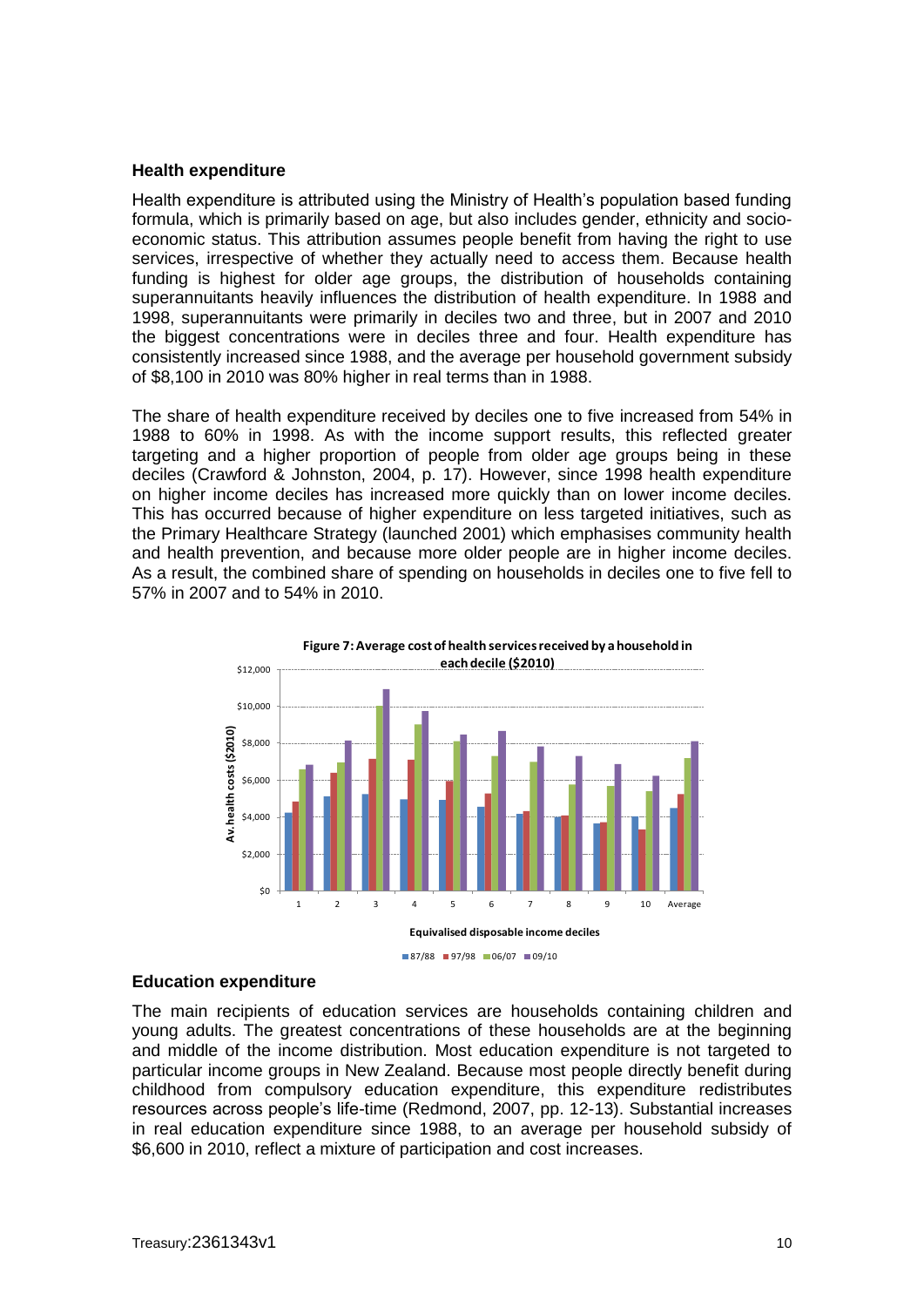The share of education expenditure received by households in deciles one to five increased from 49% in 1988 to 54% in each of the three following periods. The spike in education expenditure on decile two in 2010 reflects the movement of households containing couples with children from higher income deciles to lower income deciles since 2007. Education expenditure on deciles three and four was relatively low in 2007 and 2010 because superannuitants dominate these deciles.

Nevertheless, despite some tertiary students living away from their parents, 56% of tertiary education expenditure on providers and 58% of student loan initial fair-value write-down in 2010 went to students living in households in the top five income deciles. This partly occurs because the parents of tertiary students are often in their peak earning years (OECD, 2008, p. 231). In contrast, 64% of expenditure on student allowances in 2010 went to households in the bottom five-income deciles. Because only student allowances to those aged under 24 were means tested against their parents' incomes in 2010, it is not surprising that some students in higher income households report receiving an allowance. Some low-income tertiary students also live in multi-family households with high household income.

![](_page_10_Figure_2.jpeg)

#### **Indirect taxation**

Figure 9 shows the average indirect tax paid by households in each decile. GST is the biggest source of indirect tax revenue, but indirect tax also includes excise duties on fuel, alcohol, and tobacco. On average, households in higher income deciles pay a higher level and proportion of indirect tax than lower income households. Partly because of the 1989 increase in GST from 10% to 12.5%, average per household indirect tax payments increased from \$5,900 in 1988, to \$6,400 in 2010.

Indirect tax payments reflect consumption patterns, and the results for the bottom three deciles suggest they have broadly similar levels of consumption of market goods and services. Indirect tax payments by the bottom three-income deciles in 2010 were about 60% of the average for all households. This indicates that households in deciles one to three were able to purchase market goods and services at levels that were more similar to those of the average household than suggested by their disposable incomes (Figure 6).

 5 The results precede the October 2010 GST increase.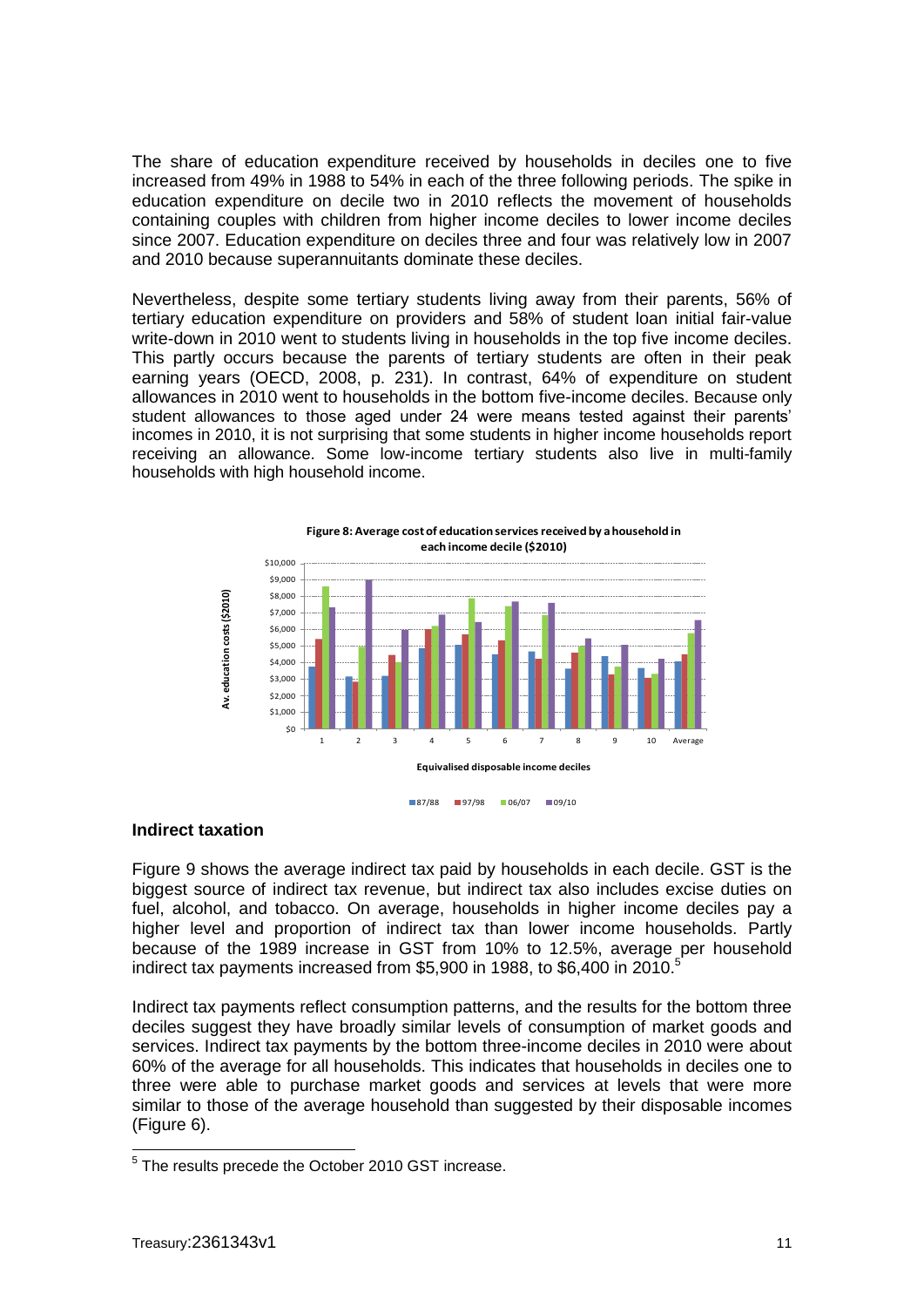![](_page_11_Figure_0.jpeg)

#### **Final income**

Final income is disposable income plus the cost of in-kind social services received, but less indirect tax paid. It can be interpreted as a proxy for the economic resources available to households, and is a more complete measure than disposable income of the redistributive effects of the government. Final income is more equally distributed than market and disposable income. For instance, whereas average market income for decile ten in 2010 was approximately \$193,000, the average final income for this decile was about \$142,000. In contrast, whereas decile four had an average market income of about \$27,500 in 2010, the average final income of decile four was almost \$25,000 higher at \$52,200. Similarly, whereas decile one households reported an average market income of \$2,900 in 2010, their average final income was \$22,700 due to the effects of government intervention through taxes and spending.

![](_page_11_Figure_3.jpeg)

Figure 10 indicates that final income was higher for all deciles in 2010 than in 1988. With the exception of decile one, all deciles had higher average final income levels in 2010 than in 1998. Between 2007 and 2010, decile 10 stands out for being the only decile to receive substantially lower final incomes. This occurred because decile 10 experienced a much larger loss of market income than it gained from changes in taxes and spending. Higher final income for deciles two to nine reflect a mixture of static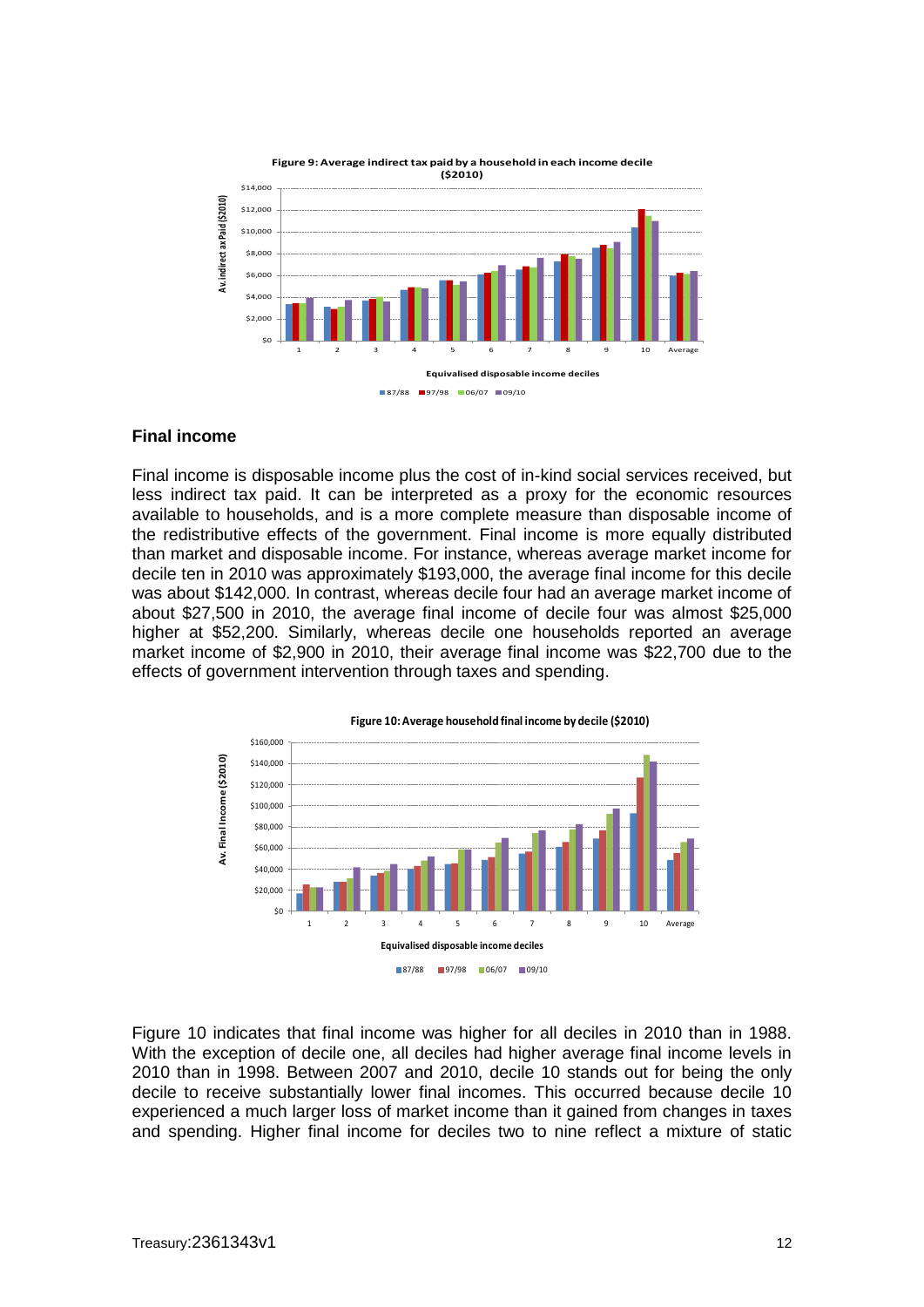market incomes, lower taxes, higher income support payments, and increased health and education expenditure.

# **Net fiscal impact**

Figure 11 shows the average cost of income support, health and education expenditure less tax payments per household for each decile. This reveals the net impact of government redistribution on households' economic wellbeing. In all four time-periods, deciles one to five received more government spending on the social services included in this study than they paid in taxes, while since 1998 decile six has also become a net fiscal recipient. In contrast, households in deciles seven to ten were consistently net contributors as they paid more tax, on average, than they received in social services.  $6$ Similar net fiscal impact results occur in other countries such as the United States (Chamberlain & Prante, 2007, p. 31).

Increases in the net fiscal gains for deciles two to six reflect the static market incomes, lower taxes, and higher income support, health, and education expenditure these deciles experienced. Between 2007 and 2010, the average net fiscal impact increased from being about zero to \$4,400, because of lower taxes and higher health, education, and income support expenditure.

![](_page_12_Figure_4.jpeg)

#### **Impact on inequality measures**

The Gini coefficient measures inequality over an income distribution, with a higher Gini indicating higher inequality. Rows in Table 3 show the Gini coefficients for market, disposable and final income over time, while columns show the Gini coefficients in a particular year for each type of income.

Table 3 shows market income inequality grew between 1988 and 2007, with the Gini coefficient increasing from 0.42 in 1988 to 0.54 in 2007. Growing market income inequality, which increased by more in New Zealand than in most developed countries (OECD, 2008, pp. 26-27), was a key cause of the increases in disposable and final income inequality that also occurred. However, between 2007 and 2010 the Gini for

<sup>-&</sup>lt;br>6 The results will vary for individual households. This is particularly true for government education and health expenditure because entitlements in these areas are not usually linked to household income.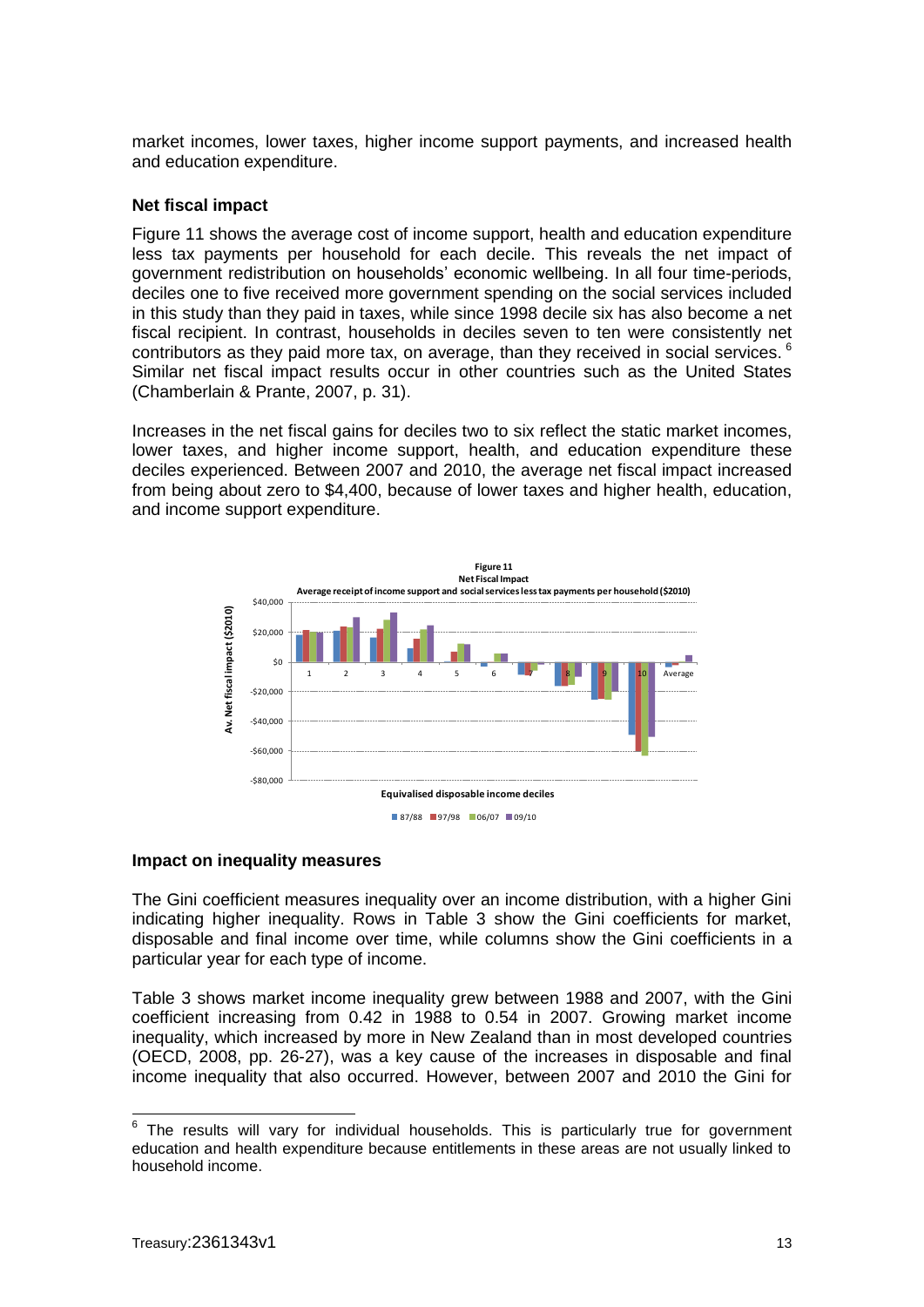market income decreased from 0.54 to 0.52, with this reflecting the substantial fall in market income experienced by decile 10. Partly because of the decline in market income inequality, the disposable income Gini decreased from 0.38 in 2007 to 0.36 in 2010, while the final income Gini similarly fell from 0.35 to 0.33.

The results confirm that income inequality is always lower for disposable than for market income, and that inequality is consistently lower for final income than for disposable income. For instance, Table 3 indicates that in 2010 the Gini coefficient for market income of 0.52 fell by 31% to 0.36 for disposable income and by a further 9% (37% compared to market income) to 0.33 for final income. This demonstrates the higher redistributive effects of the tax and transfers system than of in-kind transfers and in-direct taxes.

| Table 3: Gini coefficient for different measures of household income |       |       |      |      |  |  |
|----------------------------------------------------------------------|-------|-------|------|------|--|--|
|                                                                      | 1988* | 1998* | 2007 | 2010 |  |  |
| Market income                                                        | 0.42  | 0.49  | 0.54 | 0.52 |  |  |
| Disposable income                                                    | 0.30  | 0.35  | 0.38 | 0.36 |  |  |
| Final income                                                         | 0.27  | 0.30  | 0.35 | 0.33 |  |  |

Source: Statistics New Zealand Household Expenditure Survey and administrative data. Calculations by the Treasury. \*Crawford and Johnston's (2004) calculations.

Comparisons with results for other countries are difficult because of differences in the methodologies and coverage of fiscal incidence studies, and in what counts as government expenditure. For instance, Australia heavily relies on its tax system to redistribute money to middle and upper income families with children, to fund health and education expenditure, and to encourage retirement savings (Stebbing & Spies-Butcher, 2010). In contrast, New Zealand counts working for families tax credits and Kiwi Saver subsidies as appropriated government expenditure, and has few other tax credits (Fookes, 2009, pp. 3, 21-23; New Zealand Treasury, 2011). Nevertheless, the available data suggest that in all developed countries income tax and income support expenditure has more progressive redistributive effects on the Gini coefficient than inkind health and education services (OECD, 2008, pp. 242-244). Fiscal incidence studies for Australia, the United Kingdom and the United States also indicate that final income is also distributed more equally than disposable income in these countries (Chamberlain & Prante, 2007, p. 29; Harding, Warren, et al., 2006, p. 16).

# **Limitations, caveats, and further research**

While this paper provides fresh insights into the distributive effects of government taxation and expenditure, there are also several limitations. Because HES collects data on people over 12 months, the results provide only a static and partial picture of a household's standard of living. Income dynamics are obviously important, with lifetime earnings equality being higher than equality at a point in time (Barker, 1996, pp. 5, 18). For example, many working age New Zealanders (and for some age groups the majority) have been dependent on a benefit at some stage, although a minority of beneficiaries account for most time spent on benefits (Welch & Wilson, 2010, pp. 4, 18- 19). Today's high income households will frequently have received substantial benefits, such as education services, from the government in earlier years and will receive substantial health services and superannuation payments when household members are retired.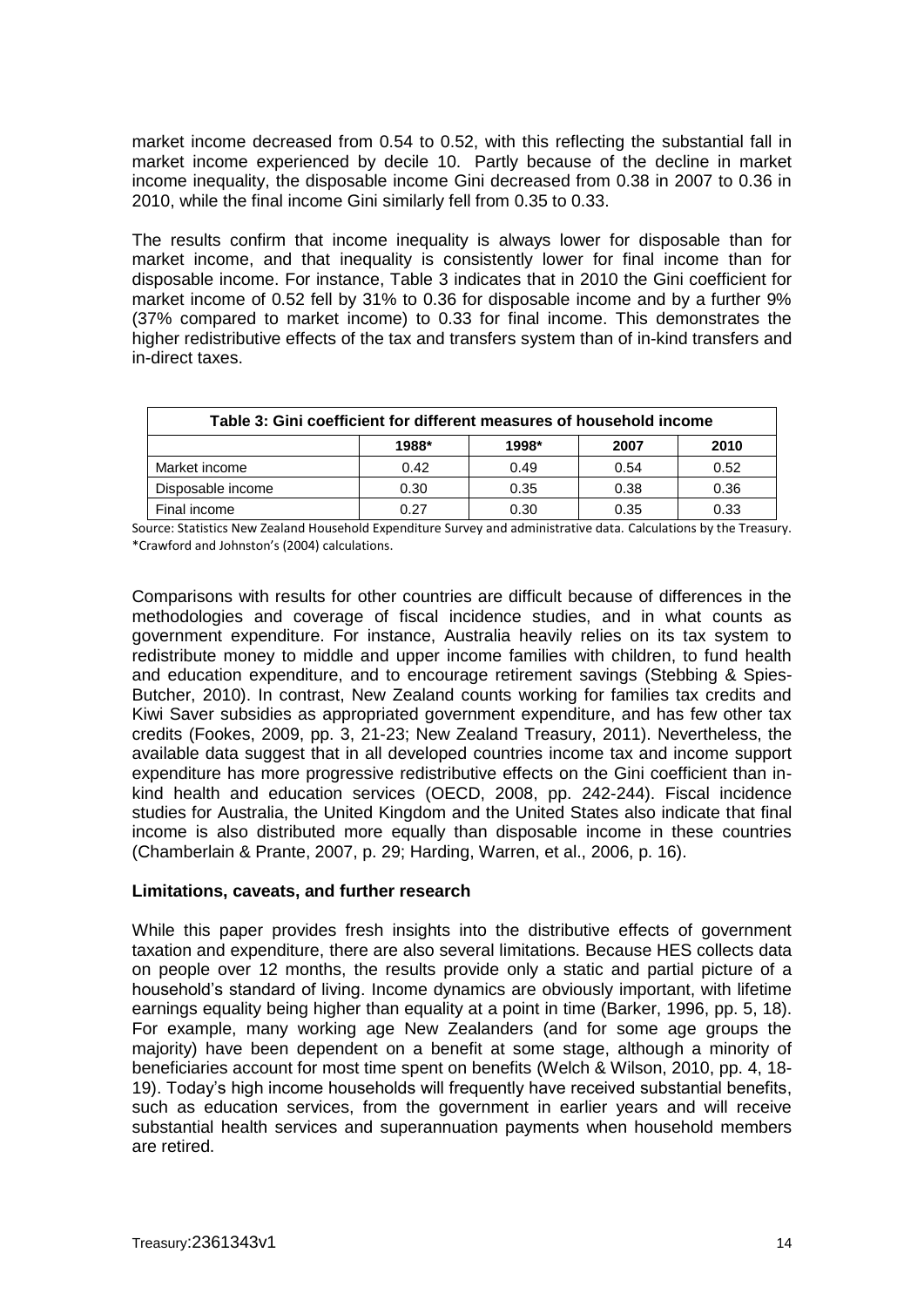Externalities, such as the gain to society from having a healthy and well-educated population, have also not been considered (OECD, 2008, p. 226). In addition, expenditure on public goods such as defence and the environment has not been included. Similarly, some types of income are excluded. For instance, superannuitants often own substantial housing assets and consumption-based measures of living standards indicate relative few elderly New Zealanders experience hardship (Perry, 2010). Statistics New Zealand is currently investigating the quantification of economic benefits derived from owner-occupied housing.

The 'cost of service' approach used means that increases in social services expenditure may not have always resulted in commensurate improvements in people's well-being. This is because our method measures inputs rather than quantifying in-kind service outputs. For instance, higher teachers' salaries may only gradually improve teacher quality. Similarly, health costs per output for medical and surgical services, which are a measure of efficiency, increased by 27% in real terms between 2002 and 2008 (Ministry of Health, 2009, p. 116). Because of our input approach, a reduction in education and health expenditure could affect the final income Gini coefficient but would not decrease people's well-being providing efficiency gains maintained service levels. Statistics New Zealand is currently exploring ways of better quantifying public sector output in New Zealand (Statistics New Zealand, 2010c, p. iii).

Finally, the causes of changes in the income distribution, government expenditure and taxation are complex, and identifying them is difficult and limited by data availability. While the reasons for some changes can be identified, this is not always possible. Only some changes result from policy changes.

# **Conclusion**

This paper has used new data from 2007 and 2010 to compare the redistributive effect of government expenditure and taxation on the economic position of New Zealand households in 1988, 1998, 2007 and 2010. As well as including results on standard measures of market and disposable income, this paper has also examined changes in the effect of in-kind social spending and of indirect taxation on households' circumstances. While using the most up to date data available, the results precede the October 2010 reductions in income tax and increase in GST.

Market incomes have increased for deciles six to ten, although between 2007 and 2010 the economic downturn and the Global Financial Crisis reduced market incomes for the top income decile. Usually only decile 10 has experienced an increase in its tax burden, although the fall in market income for decile 10 in 2010 meant that this decile was also paying less tax. Income support expenditure has benefitted lower income deciles most, although the redistributive effects of spending have varied and been affected by the level of targeting, the age of eligibility for superannuation, and the mix of spending. Disposable income, which is market income plus income support but less direct taxation, was higher in 2010 than in 1988 and 1998 for all deciles except decile one.

Health and education expenditure have substantially increased since 1988, and have increased the consumption possibilities of all household income deciles. Final income, which is disposable income plus health and education expenditure but less indirect taxation, has been considerably more evenly distributed than market income, and has increased for almost all income deciles. Over the years covered, households in deciles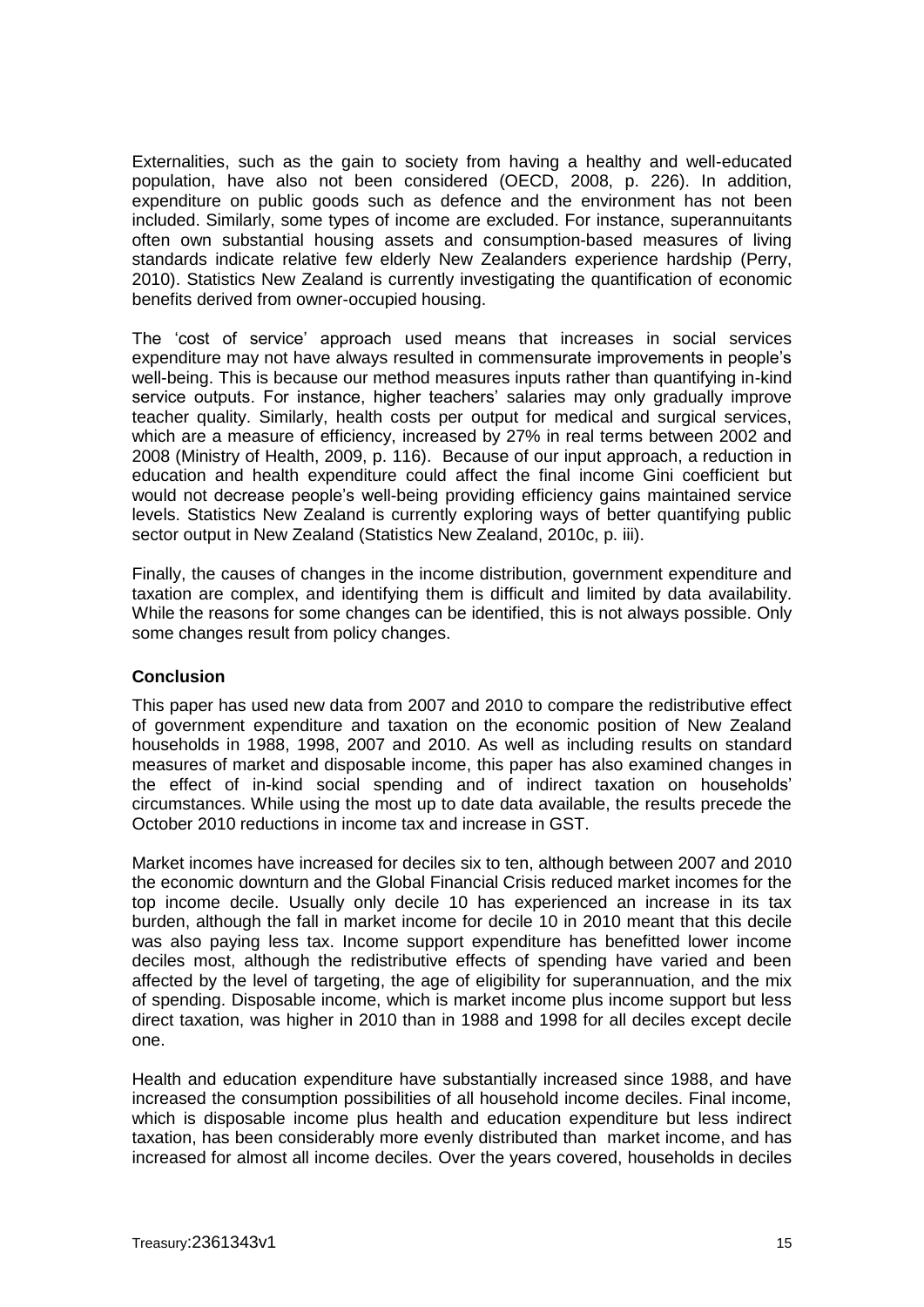seven to ten have consistently paid more in tax than they have received in income support payments and in health and education services. Nevertheless, income inequality increased in New Zealand until 2007, irrespective of the income measure used, although the economic downturn since 2008 seems to have reduced this tendency.

### **References**

- Australian Bureau of Statistics (2007). *Government benefits, taxes and household income*. Canberra: Australian Bureau of Statistics.
- Barker, G. (1996). *Income distribution in New Zealand*. Wellington: Institute of Policy Studies.
- Barnard, A. (2009). The effects of taxes and benefits on household income, 2007/08. *Economic & Labour Market Review, 3*(8), 56-66.
- Boston, J. (1999). New Zealand's welfare state in transition. In J. Boston, P. Dalziel & S. St John (Eds.), *Redesigning the welfare state in New Zealand: Problems, policies, prospects* (pp. 3-19). Auckland: Oxford University Press.
- Byrant, J., Teasdale, A., Tobias, M., Cheung, J., & McHugh, M. (2004). *Population ageing and Government health expenditures in New Zealand, 1951-2051* (No. 04/14). Wellington: The Treasury.
- Chamberlain, A., & Prante, G. (2007). *Who pays taxes and who receives Government spending? An analysis of Federal, State and Local Government tax and spending distributions, 1991-2004*. Washington: Tax Institute.
- Crawford, R., & Johnston, G. (2004). *Household incomes in New Zealand: The impact of the market, taxes and government spending, 1987/88-1997/98*. Wellington: New Zealand Treasury.
- Creedy, J., & Sleeman, C. (2005). Adult equivalence scales, inequality and poverty. *New Zealand Economic Papers, 39*(1), 51-83.
- Department of Statistics (1990). *The fiscal impact on income distribution 1987/88*. Wellington: Department of Statistics.
- Fookes, C. (2009). *Spendng through the tax system: Tax expenditures*. Wellington: New Zealand Treasury.
- Harding, A., Lloyd, R., & Warren, N. (2006). The distribution of taxes and government benefits in Australia. In D. B. Papadimitriou (Ed.), *The distributional effects of government spending and taxation* (pp. 176-201). Basingstoke: MacMillan.
- Harding, A., Warren, N., & Lloyd, R. (2006). *Moving beyond traditional cash measures of economic well-being: Including indirect benefits and indirect taxes* (No. 61). Canberra: NATSEM: National Centre for Social and Economic Modelling.
- May, H. (2009). *Politics in the playground: The world of early childhood in New Zealand*. Dunedin: Otago University Press.
- Ministry of Health (2009). *Annual report for the year ended 30 June 2009*. Wellington: Ministry of Health.
- Ministry of Social Development (2011). *The statistical report for the year ending 30 June 2010*. Wellington: Ministry of Social Development.
- New Zealand Treasury (2011). *2011 Tax expenditure statement*. Wellington: New Zealand Treasury.
- OECD (2008). *Growing unequal? Income distribution and poverty in OECD countries*. Paris: OECD.
- Perry, B. (2010). *Non-income measures of material wellbeing and hardship: First results from the 2008 New Zealand Living Standards Survey with international comparisons* (No. 01/09). Wellington: Ministry of Social Development.